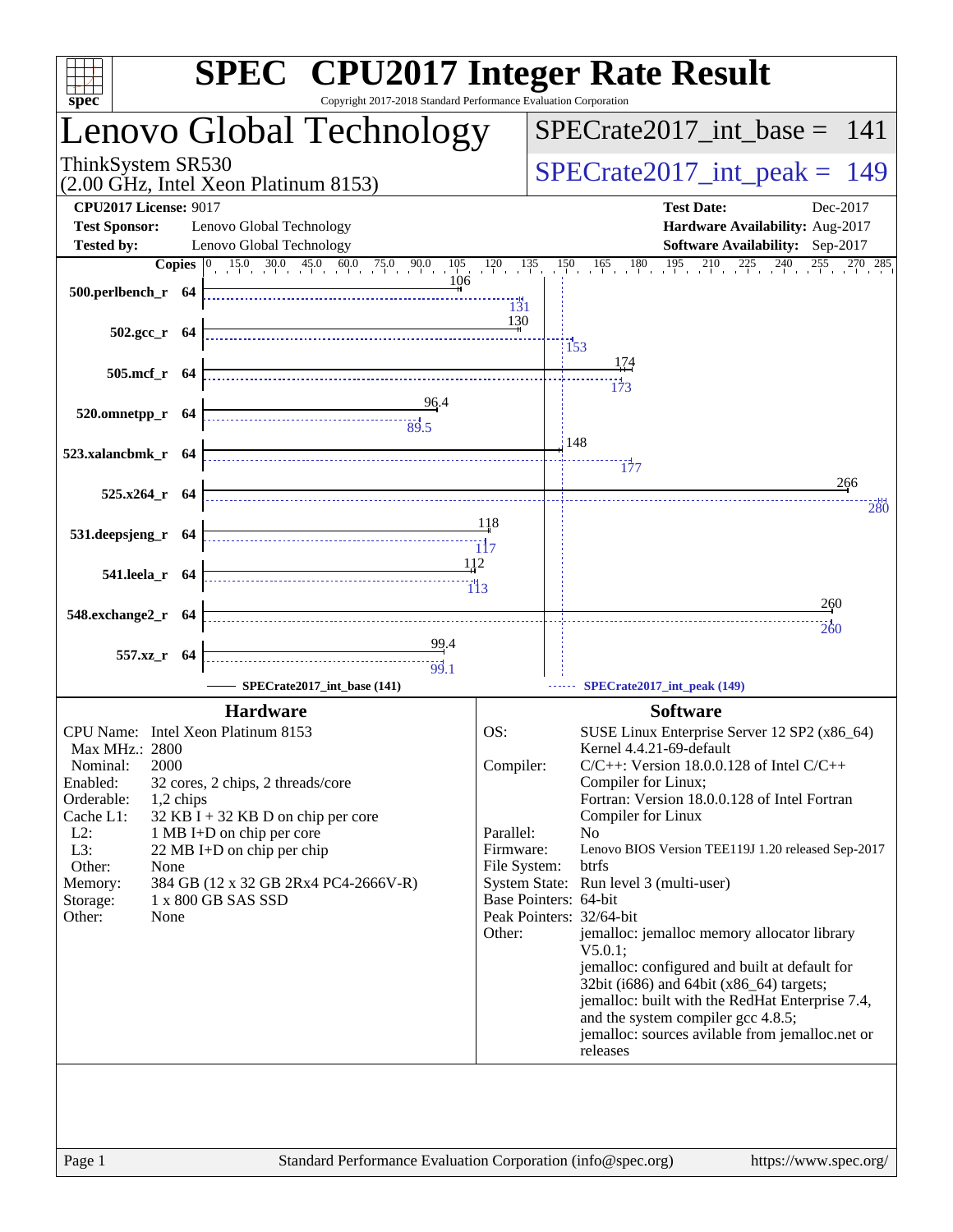

## Lenovo Global Technology

(2.00 GHz, Intel Xeon Platinum 8153)

ThinkSystem SR530<br>  $\overline{SPECrate2017\_int\_peak} = 149$ 

[SPECrate2017\\_int\\_base =](http://www.spec.org/auto/cpu2017/Docs/result-fields.html#SPECrate2017intbase) 141

**[Test Sponsor:](http://www.spec.org/auto/cpu2017/Docs/result-fields.html#TestSponsor)** Lenovo Global Technology **[Hardware Availability:](http://www.spec.org/auto/cpu2017/Docs/result-fields.html#HardwareAvailability)** Aug-2017 **[Tested by:](http://www.spec.org/auto/cpu2017/Docs/result-fields.html#Testedby)** Lenovo Global Technology **[Software Availability:](http://www.spec.org/auto/cpu2017/Docs/result-fields.html#SoftwareAvailability)** Sep-2017

**[CPU2017 License:](http://www.spec.org/auto/cpu2017/Docs/result-fields.html#CPU2017License)** 9017 **[Test Date:](http://www.spec.org/auto/cpu2017/Docs/result-fields.html#TestDate)** Dec-2017

#### **[Results Table](http://www.spec.org/auto/cpu2017/Docs/result-fields.html#ResultsTable)**

|                                  | <b>Base</b>   |                |              |                |              | <b>Peak</b>    |              |               |                |              |                |              |                |              |
|----------------------------------|---------------|----------------|--------------|----------------|--------------|----------------|--------------|---------------|----------------|--------------|----------------|--------------|----------------|--------------|
| <b>Benchmark</b>                 | <b>Copies</b> | <b>Seconds</b> | <b>Ratio</b> | <b>Seconds</b> | <b>Ratio</b> | <b>Seconds</b> | <b>Ratio</b> | <b>Copies</b> | <b>Seconds</b> | <b>Ratio</b> | <b>Seconds</b> | <b>Ratio</b> | <b>Seconds</b> | <b>Ratio</b> |
| $500.$ perlbench_r               | 64            | 959            | 106          | 957            | 106          | 967            | 105          | 64            | 771            | 132          | 780            | 131          | 779            | <u>131</u>   |
| $502.\text{gcc}$                 | 64            | 692            | 131          | 696            | 130          | 697            | 130          | 64            | 595            | 152          | 594            | 153          | 593            | 153          |
| $505$ .mcf r                     | 64            | 583            | 177          | 600            | 173          | 593            | 174          | 64            | 599            | <u>173</u>   | 599            | 173          | 598            | 73           |
| 520.omnetpp_r                    | 64            | 871            | 96.4         | 866            | 96.9         | 871            | 96.4         | 64            | 941            | 89.3         | 939            | 89.5         | 936            | 89.7         |
| 523.xalancbmk r                  | 64            | 455            | 148          | 456            | 148          | 460            | 147          | 64            | 382            | 177          | 382            | 177          | 382            | .77          |
| 525.x264 r                       | 64            | 421            | 266          | 420            | 267          | 421            | 266          | 64            | 401            | 279          | 400            | 280          | 397            | 282          |
| 531.deepsjeng_r                  | 64            | 618            | 119          | 622            | 118          | 623            | 118          | 64            | 629            | 117          | 627            | 117          | 628            | <b>117</b>   |
| 541.leela r                      | 64            | 946            | 112          | 943            | 112          | 957            | 111          | 64            | 947            | 112          | 934            | <b>113</b>   | 934            | 114          |
| 548.exchange2_r                  | 64            | 645            | 260          | 646            | 260          | 646            | 260          | 64            | 645            | 260          | 646            | <b>260</b>   | 646            | 259          |
| 557.xz r                         | 64            | 696            | 99.4         | 696            | 99.4         | 695            | 99.4         | 64            | 697            | 99.1         | 698            | 99.1         | 697            | 99.1         |
| $SPECrate2017$ int base =<br>141 |               |                |              |                |              |                |              |               |                |              |                |              |                |              |

**[SPECrate2017\\_int\\_peak =](http://www.spec.org/auto/cpu2017/Docs/result-fields.html#SPECrate2017intpeak) 149**

Results appear in the [order in which they were run.](http://www.spec.org/auto/cpu2017/Docs/result-fields.html#RunOrder) Bold underlined text [indicates a median measurement.](http://www.spec.org/auto/cpu2017/Docs/result-fields.html#Median)

#### **[Submit Notes](http://www.spec.org/auto/cpu2017/Docs/result-fields.html#SubmitNotes)**

 The numactl mechanism was used to bind copies to processors. The config file option 'submit' was used to generate numactl commands to bind each copy to a specific processor. For details, please see the config file.

#### **[Operating System Notes](http://www.spec.org/auto/cpu2017/Docs/result-fields.html#OperatingSystemNotes)**

Stack size set to unlimited using "ulimit -s unlimited"

#### **[General Notes](http://www.spec.org/auto/cpu2017/Docs/result-fields.html#GeneralNotes)**

```
Environment variables set by runcpu before the start of the run:
LD_LIBRARY_PATH = "/home/cpu2017.1.0.2.ic18.0/lib/ia32:/home/cpu2017.1.0.2.ic18.0/lib/intel64"
LD_LIBRARY_PATH = "$LD_LIBRARY_PATH:/home/cpu2017.1.0.2.ic18.0/je5.0.1-32:/home/cpu2017.1.0.2.ic18.0/je5.0.1-64"
 Binaries compiled on a system with 1x Intel Core i7-4790 CPU + 32GB RAM
 memory using Redhat Enterprise Linux 7.4
 Transparent Huge Pages enabled by default
 Prior to runcpu invocation
 Filesystem page cache synced and cleared with:
 sync; echo 3> /proc/sys/vm/drop_caches
  runcpu command invoked through numactl i.e.:
 numactl --interleave=all runcpu <etc>
```
#### **[Platform Notes](http://www.spec.org/auto/cpu2017/Docs/result-fields.html#PlatformNotes)**

BIOS configuration: Choose Operating Mode set to Maximum Performance

**(Continued on next page)**

Page 2 Standard Performance Evaluation Corporation [\(info@spec.org\)](mailto:info@spec.org) <https://www.spec.org/>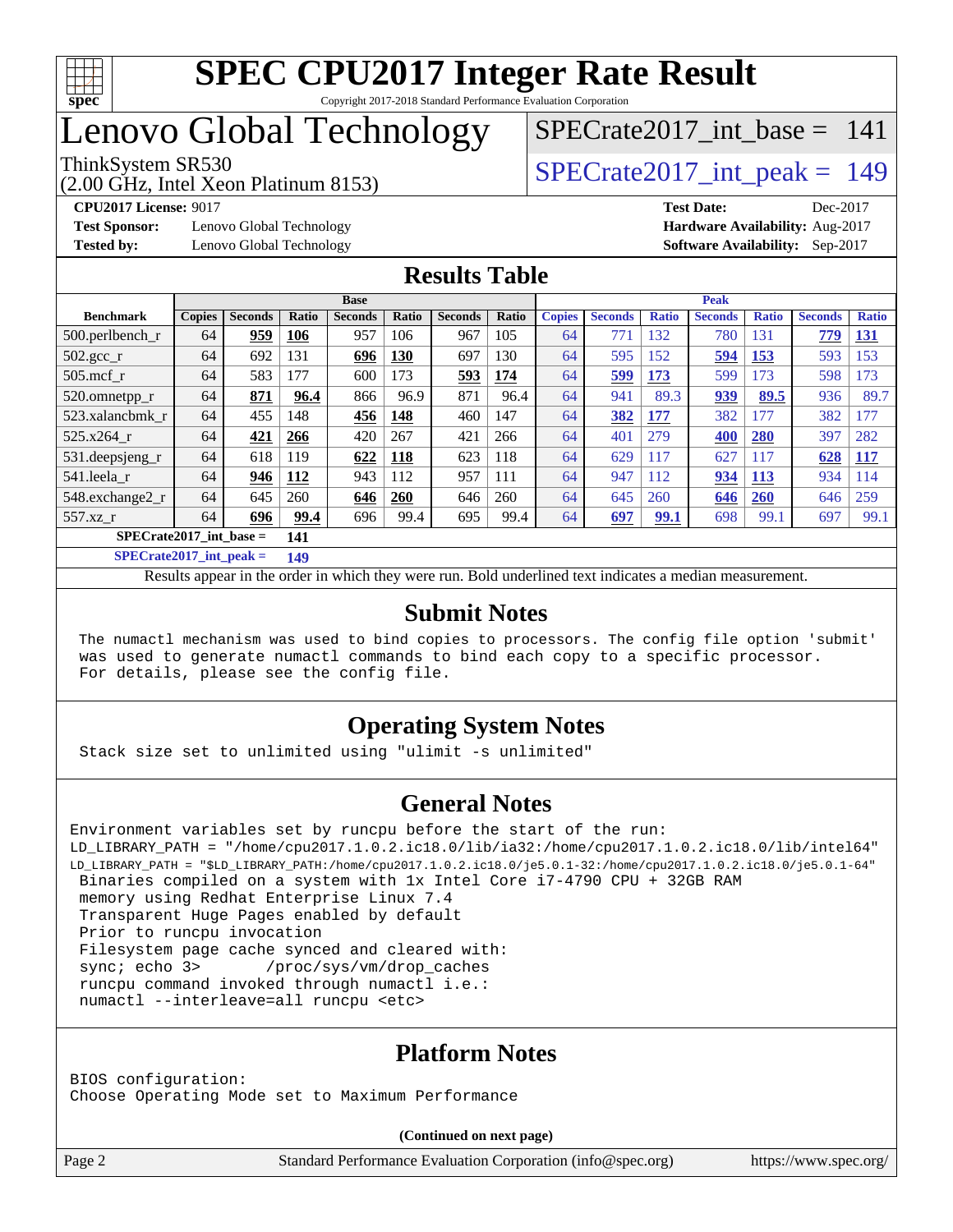

# **[SPEC CPU2017 Integer Rate Result](http://www.spec.org/auto/cpu2017/Docs/result-fields.html#SPECCPU2017IntegerRateResult)**

Copyright 2017-2018 Standard Performance Evaluation Corporation

## Lenovo Global Technology

(2.00 GHz, Intel Xeon Platinum 8153)

[SPECrate2017\\_int\\_base =](http://www.spec.org/auto/cpu2017/Docs/result-fields.html#SPECrate2017intbase) 141

ThinkSystem SR530<br>  $\overline{SPECrate2017\_int\_peak} = 149$ 

**[Test Sponsor:](http://www.spec.org/auto/cpu2017/Docs/result-fields.html#TestSponsor)** Lenovo Global Technology **[Hardware Availability:](http://www.spec.org/auto/cpu2017/Docs/result-fields.html#HardwareAvailability)** Aug-2017 **[Tested by:](http://www.spec.org/auto/cpu2017/Docs/result-fields.html#Testedby)** Lenovo Global Technology **[Software Availability:](http://www.spec.org/auto/cpu2017/Docs/result-fields.html#SoftwareAvailability)** Sep-2017

**[CPU2017 License:](http://www.spec.org/auto/cpu2017/Docs/result-fields.html#CPU2017License)** 9017 **[Test Date:](http://www.spec.org/auto/cpu2017/Docs/result-fields.html#TestDate)** Dec-2017

#### **[Platform Notes \(Continued\)](http://www.spec.org/auto/cpu2017/Docs/result-fields.html#PlatformNotes)**

Page 3 Standard Performance Evaluation Corporation [\(info@spec.org\)](mailto:info@spec.org) <https://www.spec.org/> DCU Streamer Prefetcher set to Enable MONITORMWAIT set to Enable SNC set to Enable XPT Prefetcher set to Enable Stale AtoS set to Enable Sysinfo program /home/cpu2017.1.0.2.ic18.0/bin/sysinfo Rev: r5797 of 2017-06-14 96c45e4568ad54c135fd618bcc091c0f running on linux-ickx Thu Dec 7 06:19:29 2017 SUT (System Under Test) info as seen by some common utilities. For more information on this section, see <https://www.spec.org/cpu2017/Docs/config.html#sysinfo> From /proc/cpuinfo model name : Intel(R) Xeon(R) Platinum 8153 CPU @ 2.00GHz 2 "physical id"s (chips) 64 "processors" cores, siblings (Caution: counting these is hw and system dependent. The following excerpts from /proc/cpuinfo might not be reliable. Use with caution.) cpu cores : 16 siblings : 32 physical 0: cores 0 1 2 3 4 5 6 7 8 9 10 11 12 13 14 15 physical 1: cores 0 1 2 3 4 5 6 7 8 9 10 11 12 13 14 15 From lscpu: Architecture: x86\_64 CPU op-mode(s): 32-bit, 64-bit Byte Order: Little Endian  $CPU(s):$  64 On-line CPU(s) list: 0-63 Thread(s) per core: 2 Core(s) per socket: 16 Socket(s): 2 NUMA node(s): 4 Vendor ID: GenuineIntel CPU family: 6 Model: 85<br>Model name: 1n Intel(R) Xeon(R) Platinum 8153 CPU @ 2.00GHz Stepping: 4 CPU MHz: 1995.305 BogoMIPS: 3990.61 Virtualization: VT-x L1d cache: 32K L1i cache: 32K L2 cache: 1024K L3 cache: 22528K NUMA node0 CPU(s): 0-3,8-11,32-35,40-43 **(Continued on next page)**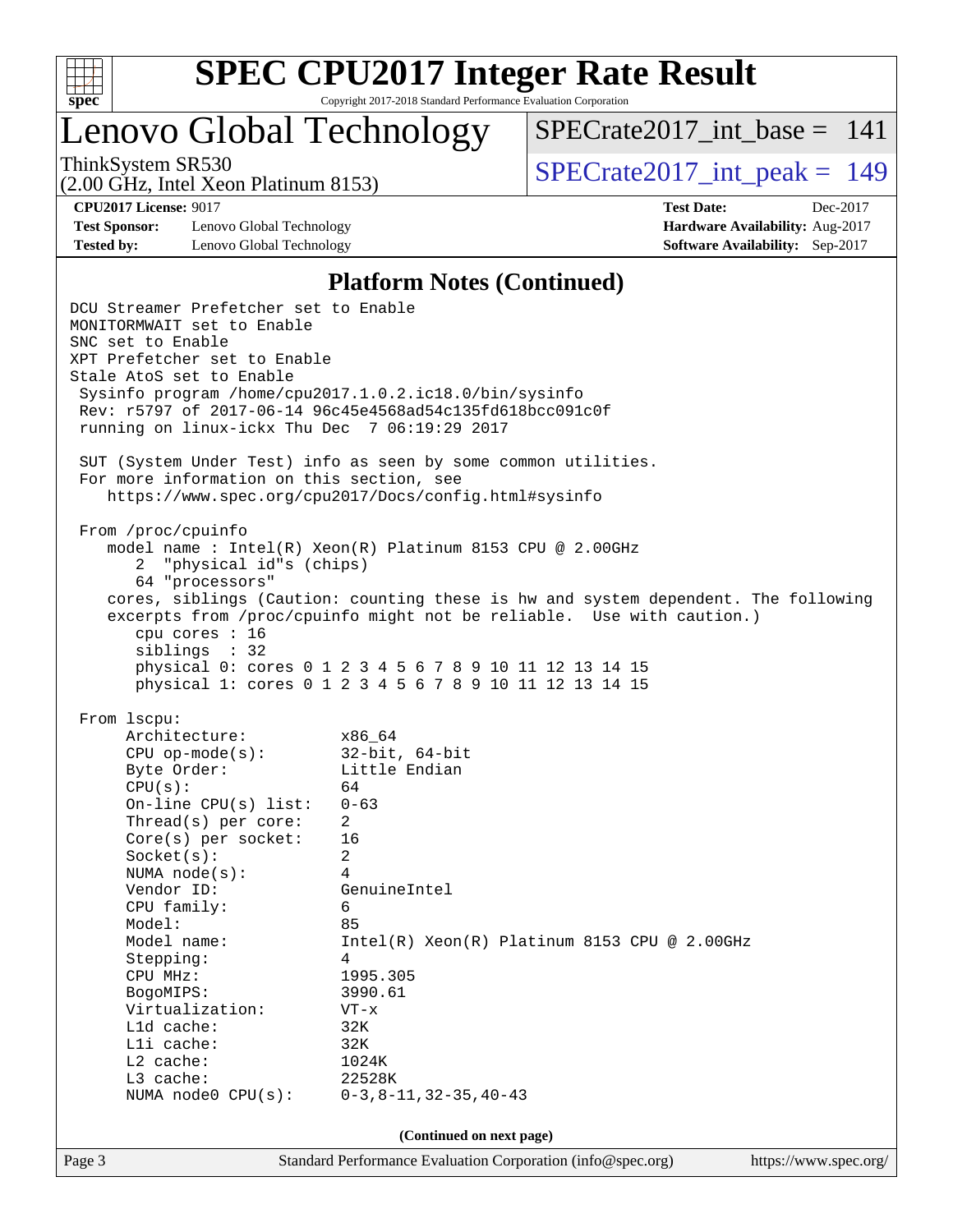

# **[SPEC CPU2017 Integer Rate Result](http://www.spec.org/auto/cpu2017/Docs/result-fields.html#SPECCPU2017IntegerRateResult)**

Copyright 2017-2018 Standard Performance Evaluation Corporation

## Lenovo Global Technology

(2.00 GHz, Intel Xeon Platinum 8153)

ThinkSystem SR530<br>  $\overline{SPECrate2017\_int\_peak} = 149$ 

[SPECrate2017\\_int\\_base =](http://www.spec.org/auto/cpu2017/Docs/result-fields.html#SPECrate2017intbase) 141

#### **[CPU2017 License:](http://www.spec.org/auto/cpu2017/Docs/result-fields.html#CPU2017License)** 9017 **[Test Date:](http://www.spec.org/auto/cpu2017/Docs/result-fields.html#TestDate)** Dec-2017

**[Test Sponsor:](http://www.spec.org/auto/cpu2017/Docs/result-fields.html#TestSponsor)** Lenovo Global Technology **[Hardware Availability:](http://www.spec.org/auto/cpu2017/Docs/result-fields.html#HardwareAvailability)** Aug-2017 **[Tested by:](http://www.spec.org/auto/cpu2017/Docs/result-fields.html#Testedby)** Lenovo Global Technology **[Software Availability:](http://www.spec.org/auto/cpu2017/Docs/result-fields.html#SoftwareAvailability)** Sep-2017

#### **[Platform Notes \(Continued\)](http://www.spec.org/auto/cpu2017/Docs/result-fields.html#PlatformNotes)**

 NUMA node1 CPU(s): 4-7,12-15,36-39,44-47 NUMA node2 CPU(s): 16-19,24-27,48-51,56-59 NUMA node3 CPU(s): 20-23,28-31,52-55,60-63 Flags: fpu vme de pse tsc msr pae mce cx8 apic sep mtrr pge mca cmov pat pse36 clflush dts acpi mmx fxsr sse sse2 ss ht tm pbe syscall nx pdpe1gb rdtscp lm constant\_tsc art arch\_perfmon pebs bts rep\_good nopl xtopology nonstop\_tsc aperfmperf eagerfpu pni pclmulqdq dtes64 monitor ds\_cpl vmx smx est tm2 ssse3 sdbg fma cx16 xtpr pdcm pcid dca sse4\_1 sse4\_2 x2apic movbe popcnt tsc\_deadline\_timer aes xsave avx f16c rdrand lahf\_lm abm 3dnowprefetch ida arat epb pln pts dtherm intel\_pt tpr\_shadow vnmi flexpriority ept vpid fsgsbase tsc\_adjust bmi1 hle avx2 smep bmi2 erms invpcid rtm cqm mpx avx512f avx512dq rdseed adx smap clflushopt clwb avx512cd avx512bw avx512vl xsaveopt xsavec xgetbv1 cqm\_llc cqm\_occup\_llc /proc/cpuinfo cache data cache size : 22528 KB From numactl --hardware WARNING: a numactl 'node' might or might not correspond to a physical chip. available: 4 nodes (0-3) node 0 cpus: 0 1 2 3 8 9 10 11 32 33 34 35 40 41 42 43 node 0 size: 96347 MB node 0 free: 95516 MB node 1 cpus: 4 5 6 7 12 13 14 15 36 37 38 39 44 45 46 47 node 1 size: 96753 MB node 1 free: 94690 MB node 2 cpus: 16 17 18 19 24 25 26 27 48 49 50 51 56 57 58 59 node 2 size: 96753 MB node 2 free: 96061 MB node 3 cpus: 20 21 22 23 28 29 30 31 52 53 54 55 60 61 62 63 node 3 size: 96750 MB node 3 free: 96048 MB node distances: node 0 1 2 3 0: 10 11 21 21 1: 11 10 21 21 2: 21 21 10 11 3: 21 21 11 10 From /proc/meminfo MemTotal: 395883020 kB HugePages\_Total: 0 Hugepagesize: 2048 kB From /etc/\*release\* /etc/\*version\* SuSE-release: SUSE Linux Enterprise Server 12 (x86\_64) VERSION = 12 **(Continued on next page)**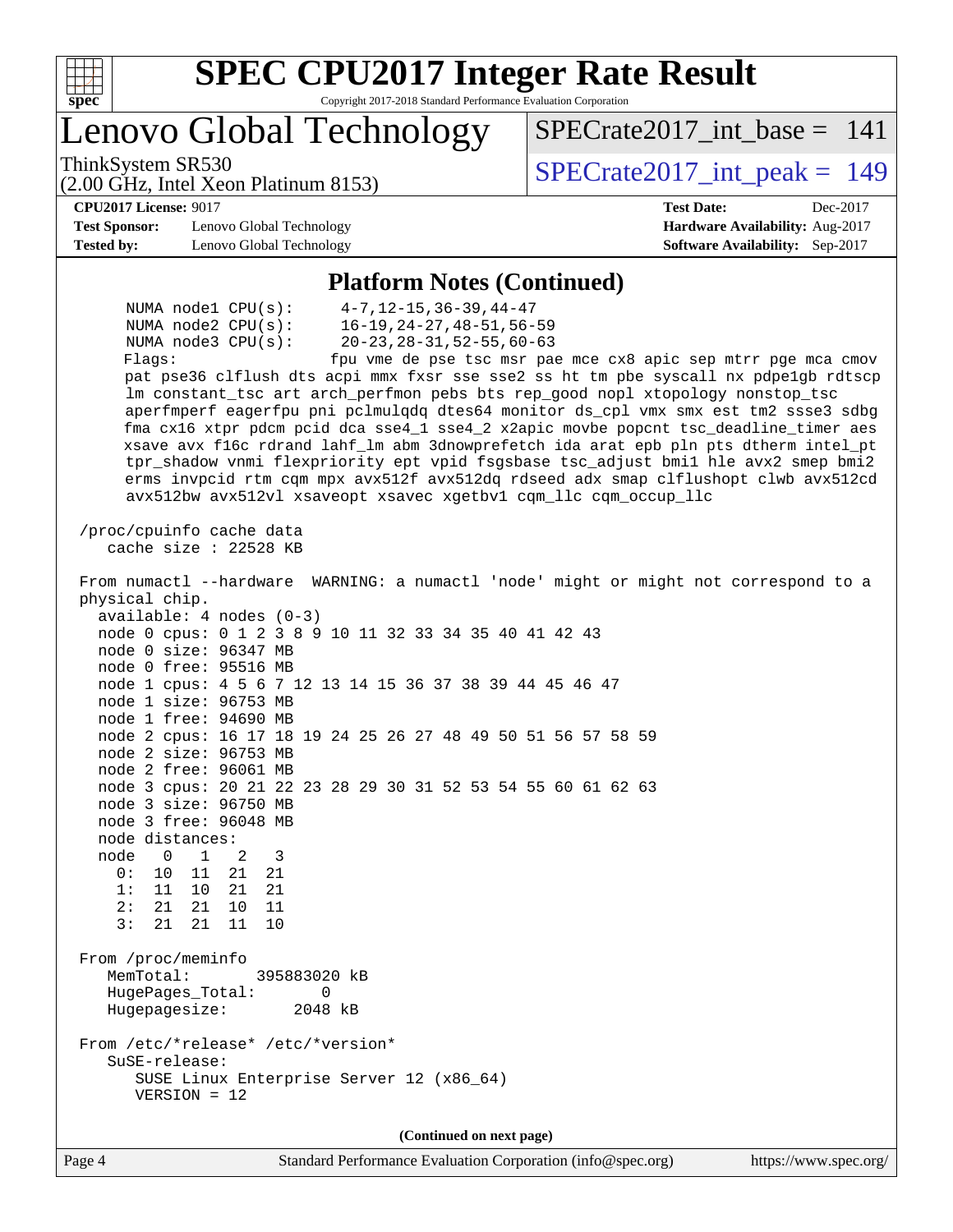

## Lenovo Global Technology

ThinkSystem SR530<br>  $\overline{SPECrate2017\_int\_peak} = 149$ 

 $SPECrate2017\_int\_base = 141$ 

(2.00 GHz, Intel Xeon Platinum 8153)

**[CPU2017 License:](http://www.spec.org/auto/cpu2017/Docs/result-fields.html#CPU2017License)** 9017 **[Test Date:](http://www.spec.org/auto/cpu2017/Docs/result-fields.html#TestDate)** Dec-2017

**[Test Sponsor:](http://www.spec.org/auto/cpu2017/Docs/result-fields.html#TestSponsor)** Lenovo Global Technology **[Hardware Availability:](http://www.spec.org/auto/cpu2017/Docs/result-fields.html#HardwareAvailability)** Aug-2017 **[Tested by:](http://www.spec.org/auto/cpu2017/Docs/result-fields.html#Testedby)** Lenovo Global Technology **[Software Availability:](http://www.spec.org/auto/cpu2017/Docs/result-fields.html#SoftwareAvailability)** Sep-2017

#### **[Platform Notes \(Continued\)](http://www.spec.org/auto/cpu2017/Docs/result-fields.html#PlatformNotes)**

Page 5 Standard Performance Evaluation Corporation [\(info@spec.org\)](mailto:info@spec.org) <https://www.spec.org/> PATCHLEVEL = 2 # This file is deprecated and will be removed in a future service pack or release. # Please check /etc/os-release for details about this release. os-release: NAME="SLES" VERSION="12-SP2" VERSION\_ID="12.2" PRETTY\_NAME="SUSE Linux Enterprise Server 12 SP2" ID="sles" ANSI\_COLOR="0;32" CPE\_NAME="cpe:/o:suse:sles:12:sp2" uname -a: Linux linux-ickx 4.4.21-69-default #1 SMP Tue Oct 25 10:58:20 UTC 2016 (9464f67) x86\_64 x86\_64 x86\_64 GNU/Linux run-level 3 Dec 6 18:49 SPEC is set to: /home/cpu2017.1.0.2.ic18.0 Filesystem Type Size Used Avail Use% Mounted on /dev/sda2 btrfs 744G 240G 503G 33% /home Additional information from dmidecode follows. WARNING: Use caution when you interpret this section. The 'dmidecode' program reads system data which is "intended to allow hardware to be accurately determined", but the intent may not be met, as there are frequent changes to hardware, firmware, and the "DMTF SMBIOS" standard. BIOS Lenovo -[TEE119J-1.20]- 09/06/2017 Memory: 12x Hynix HMA84GR7AFR4N-VK 32 GB 2 rank 2666 (End of data from sysinfo program) **[Compiler Version Notes](http://www.spec.org/auto/cpu2017/Docs/result-fields.html#CompilerVersionNotes)** ============================================================================== CC 500.perlbench\_r(base)  $502.\text{gcc}_r(\text{base})$  505.mcf\_r(base, peak) 525.x264 $r(base, peak)$  557.xz $r(base, peak)$ ----------------------------------------------------------------------------- icc (ICC) 18.0.0 20170811 Copyright (C) 1985-2017 Intel Corporation. All rights reserved. ------------------------------------------------------------------------------ ============================================================================== CC 500.perlbench\_r(peak) 502.gcc\_r(peak) ----------------------------------------------------------------------------- icc (ICC) 18.0.0 20170811 **(Continued on next page)**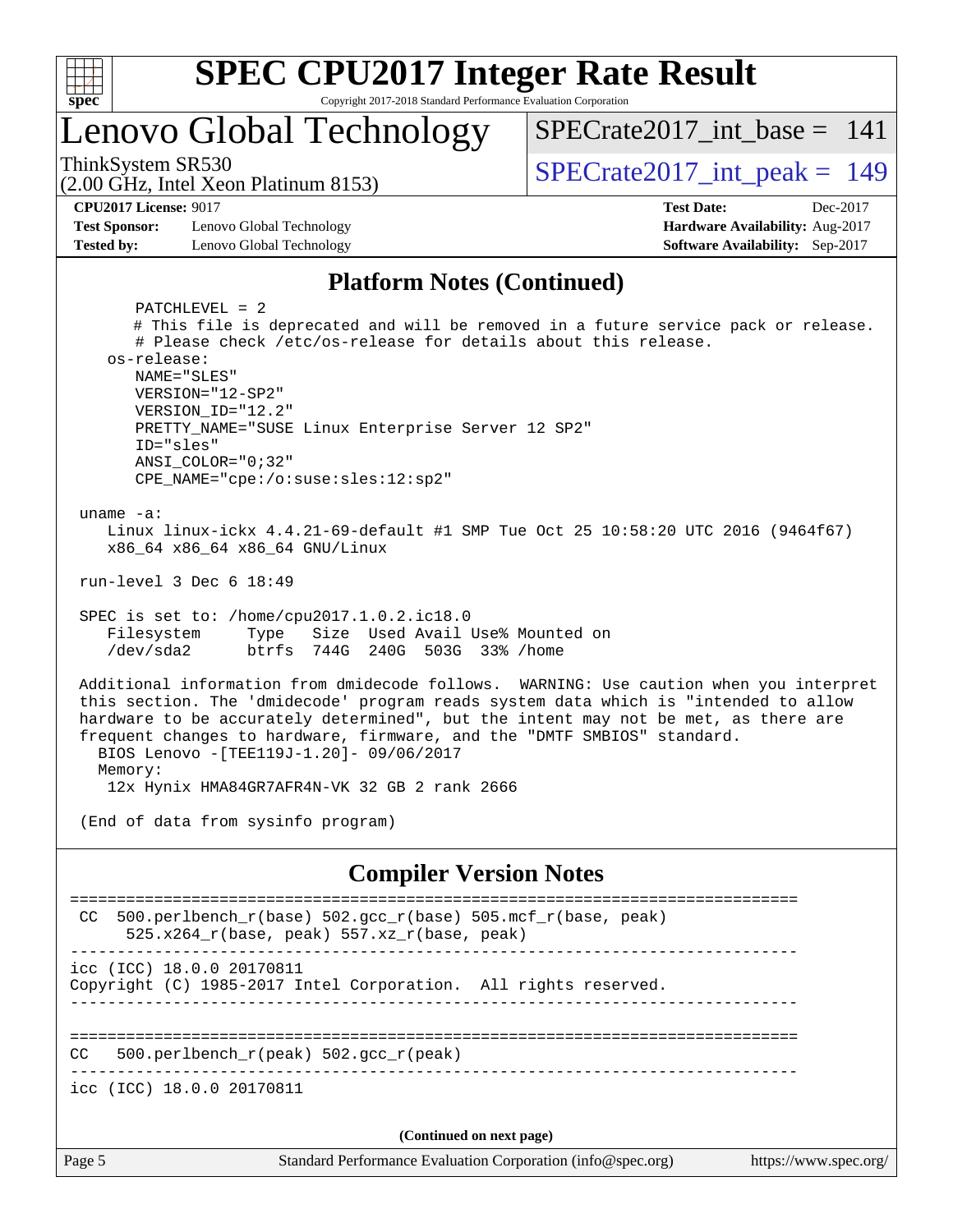

## Lenovo Global Technology

[SPECrate2017\\_int\\_base =](http://www.spec.org/auto/cpu2017/Docs/result-fields.html#SPECrate2017intbase) 141

(2.00 GHz, Intel Xeon Platinum 8153)

ThinkSystem SR530<br>(2.00 GHz, Intel Xeon Platinum 8153) [SPECrate2017\\_int\\_peak =](http://www.spec.org/auto/cpu2017/Docs/result-fields.html#SPECrate2017intpeak) 149

**[Test Sponsor:](http://www.spec.org/auto/cpu2017/Docs/result-fields.html#TestSponsor)** Lenovo Global Technology **[Hardware Availability:](http://www.spec.org/auto/cpu2017/Docs/result-fields.html#HardwareAvailability)** Aug-2017 **[Tested by:](http://www.spec.org/auto/cpu2017/Docs/result-fields.html#Testedby)** Lenovo Global Technology **[Software Availability:](http://www.spec.org/auto/cpu2017/Docs/result-fields.html#SoftwareAvailability)** Sep-2017

**[CPU2017 License:](http://www.spec.org/auto/cpu2017/Docs/result-fields.html#CPU2017License)** 9017 **[Test Date:](http://www.spec.org/auto/cpu2017/Docs/result-fields.html#TestDate)** Dec-2017

#### **[Compiler Version Notes \(Continued\)](http://www.spec.org/auto/cpu2017/Docs/result-fields.html#CompilerVersionNotes)**

| Copyright (C) 1985-2017 Intel Corporation. All rights reserved.                                                         |
|-------------------------------------------------------------------------------------------------------------------------|
|                                                                                                                         |
| CXXC 520.omnetpp_r(base) 523.xalancbmk_r(base) 531.deepsjeng_r(base)<br>$541.$ leela r(base)                            |
| icpc (ICC) 18.0.0 20170811<br>Copyright (C) 1985-2017 Intel Corporation. All rights reserved.                           |
| CXXC 520.omnetpp $r(\text{peak})$ 523.xalancbmk $r(\text{peak})$ 531.deepsjeng $r(\text{peak})$<br>$541.$ leela r(peak) |
| icpc (ICC) 18.0.0 20170811<br>Copyright (C) 1985-2017 Intel Corporation. All rights reserved.                           |
| $FC$ 548. exchange2 $r(base, peak)$                                                                                     |
| ifort (IFORT) 18.0.0 20170811<br>Copyright (C) 1985-2017 Intel Corporation. All rights reserved.                        |

## **[Base Compiler Invocation](http://www.spec.org/auto/cpu2017/Docs/result-fields.html#BaseCompilerInvocation)**

[C benchmarks](http://www.spec.org/auto/cpu2017/Docs/result-fields.html#Cbenchmarks): [icc](http://www.spec.org/cpu2017/results/res2017q4/cpu2017-20171212-01626.flags.html#user_CCbase_intel_icc_18.0_66fc1ee009f7361af1fbd72ca7dcefbb700085f36577c54f309893dd4ec40d12360134090235512931783d35fd58c0460139e722d5067c5574d8eaf2b3e37e92)

| $C_{++}$ benchmarks: |
|----------------------|
| icpc                 |

[Fortran benchmarks](http://www.spec.org/auto/cpu2017/Docs/result-fields.html#Fortranbenchmarks): [ifort](http://www.spec.org/cpu2017/results/res2017q4/cpu2017-20171212-01626.flags.html#user_FCbase_intel_ifort_18.0_8111460550e3ca792625aed983ce982f94888b8b503583aa7ba2b8303487b4d8a21a13e7191a45c5fd58ff318f48f9492884d4413fa793fd88dd292cad7027ca)

## **[Base Portability Flags](http://www.spec.org/auto/cpu2017/Docs/result-fields.html#BasePortabilityFlags)**

 500.perlbench\_r: [-DSPEC\\_LP64](http://www.spec.org/cpu2017/results/res2017q4/cpu2017-20171212-01626.flags.html#b500.perlbench_r_basePORTABILITY_DSPEC_LP64) [-DSPEC\\_LINUX\\_X64](http://www.spec.org/cpu2017/results/res2017q4/cpu2017-20171212-01626.flags.html#b500.perlbench_r_baseCPORTABILITY_DSPEC_LINUX_X64) 502.gcc\_r: [-DSPEC\\_LP64](http://www.spec.org/cpu2017/results/res2017q4/cpu2017-20171212-01626.flags.html#suite_basePORTABILITY502_gcc_r_DSPEC_LP64) 505.mcf\_r: [-DSPEC\\_LP64](http://www.spec.org/cpu2017/results/res2017q4/cpu2017-20171212-01626.flags.html#suite_basePORTABILITY505_mcf_r_DSPEC_LP64) 520.omnetpp\_r: [-DSPEC\\_LP64](http://www.spec.org/cpu2017/results/res2017q4/cpu2017-20171212-01626.flags.html#suite_basePORTABILITY520_omnetpp_r_DSPEC_LP64)

**(Continued on next page)**

Page 6 Standard Performance Evaluation Corporation [\(info@spec.org\)](mailto:info@spec.org) <https://www.spec.org/>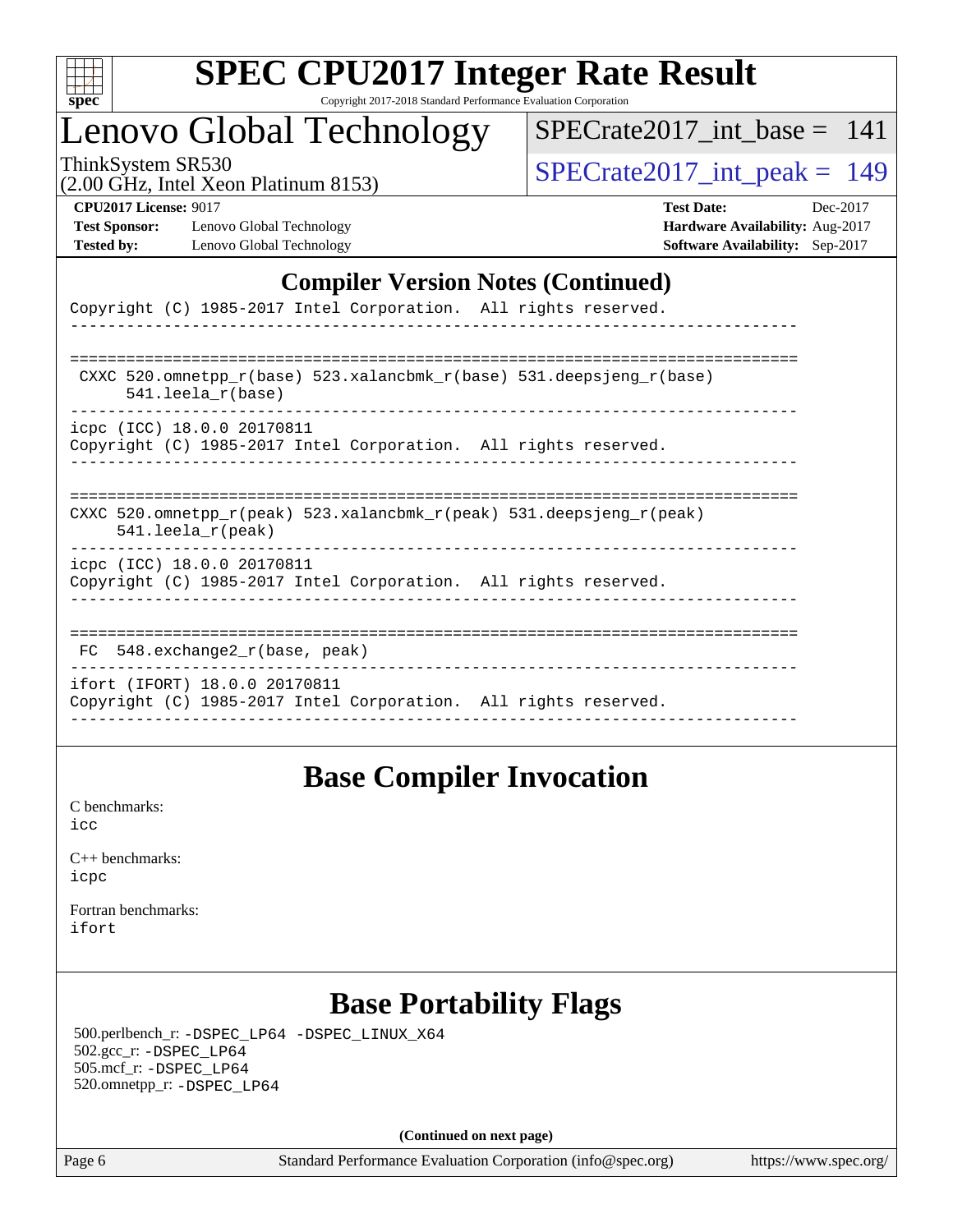

## Lenovo Global Technology

[SPECrate2017\\_int\\_base =](http://www.spec.org/auto/cpu2017/Docs/result-fields.html#SPECrate2017intbase) 141

ThinkSystem SR530<br>  $\frac{1200 \text{ GHz}}{100 \text{ GHz}}$  Intel Year Platinum 8153)

**[Test Sponsor:](http://www.spec.org/auto/cpu2017/Docs/result-fields.html#TestSponsor)** Lenovo Global Technology **[Hardware Availability:](http://www.spec.org/auto/cpu2017/Docs/result-fields.html#HardwareAvailability)** Aug-2017 **[Tested by:](http://www.spec.org/auto/cpu2017/Docs/result-fields.html#Testedby)** Lenovo Global Technology **[Software Availability:](http://www.spec.org/auto/cpu2017/Docs/result-fields.html#SoftwareAvailability)** Sep-2017

(2.00 GHz, Intel Xeon Platinum 8153)

**[CPU2017 License:](http://www.spec.org/auto/cpu2017/Docs/result-fields.html#CPU2017License)** 9017 **[Test Date:](http://www.spec.org/auto/cpu2017/Docs/result-fields.html#TestDate)** Dec-2017

## **[Base Portability Flags \(Continued\)](http://www.spec.org/auto/cpu2017/Docs/result-fields.html#BasePortabilityFlags)**

 523.xalancbmk\_r: [-DSPEC\\_LP64](http://www.spec.org/cpu2017/results/res2017q4/cpu2017-20171212-01626.flags.html#suite_basePORTABILITY523_xalancbmk_r_DSPEC_LP64) [-DSPEC\\_LINUX](http://www.spec.org/cpu2017/results/res2017q4/cpu2017-20171212-01626.flags.html#b523.xalancbmk_r_baseCXXPORTABILITY_DSPEC_LINUX) 525.x264\_r: [-DSPEC\\_LP64](http://www.spec.org/cpu2017/results/res2017q4/cpu2017-20171212-01626.flags.html#suite_basePORTABILITY525_x264_r_DSPEC_LP64) 531.deepsjeng\_r: [-DSPEC\\_LP64](http://www.spec.org/cpu2017/results/res2017q4/cpu2017-20171212-01626.flags.html#suite_basePORTABILITY531_deepsjeng_r_DSPEC_LP64) 541.leela\_r: [-DSPEC\\_LP64](http://www.spec.org/cpu2017/results/res2017q4/cpu2017-20171212-01626.flags.html#suite_basePORTABILITY541_leela_r_DSPEC_LP64) 548.exchange2\_r: [-DSPEC\\_LP64](http://www.spec.org/cpu2017/results/res2017q4/cpu2017-20171212-01626.flags.html#suite_basePORTABILITY548_exchange2_r_DSPEC_LP64) 557.xz\_r: [-DSPEC\\_LP64](http://www.spec.org/cpu2017/results/res2017q4/cpu2017-20171212-01626.flags.html#suite_basePORTABILITY557_xz_r_DSPEC_LP64)

**[Base Optimization Flags](http://www.spec.org/auto/cpu2017/Docs/result-fields.html#BaseOptimizationFlags)**

[C benchmarks](http://www.spec.org/auto/cpu2017/Docs/result-fields.html#Cbenchmarks):

[-Wl,-z,muldefs](http://www.spec.org/cpu2017/results/res2017q4/cpu2017-20171212-01626.flags.html#user_CCbase_link_force_multiple1_b4cbdb97b34bdee9ceefcfe54f4c8ea74255f0b02a4b23e853cdb0e18eb4525ac79b5a88067c842dd0ee6996c24547a27a4b99331201badda8798ef8a743f577) [-xCORE-AVX512](http://www.spec.org/cpu2017/results/res2017q4/cpu2017-20171212-01626.flags.html#user_CCbase_f-xCORE-AVX512) [-ipo](http://www.spec.org/cpu2017/results/res2017q4/cpu2017-20171212-01626.flags.html#user_CCbase_f-ipo) [-O3](http://www.spec.org/cpu2017/results/res2017q4/cpu2017-20171212-01626.flags.html#user_CCbase_f-O3) [-no-prec-div](http://www.spec.org/cpu2017/results/res2017q4/cpu2017-20171212-01626.flags.html#user_CCbase_f-no-prec-div) [-qopt-mem-layout-trans=3](http://www.spec.org/cpu2017/results/res2017q4/cpu2017-20171212-01626.flags.html#user_CCbase_f-qopt-mem-layout-trans_de80db37974c74b1f0e20d883f0b675c88c3b01e9d123adea9b28688d64333345fb62bc4a798493513fdb68f60282f9a726aa07f478b2f7113531aecce732043) [-L/usr/local/je5.0.1-64/lib](http://www.spec.org/cpu2017/results/res2017q4/cpu2017-20171212-01626.flags.html#user_CCbase_jemalloc_link_path64_4b10a636b7bce113509b17f3bd0d6226c5fb2346b9178c2d0232c14f04ab830f976640479e5c33dc2bcbbdad86ecfb6634cbbd4418746f06f368b512fced5394) [-ljemalloc](http://www.spec.org/cpu2017/results/res2017q4/cpu2017-20171212-01626.flags.html#user_CCbase_jemalloc_link_lib_d1249b907c500fa1c0672f44f562e3d0f79738ae9e3c4a9c376d49f265a04b9c99b167ecedbf6711b3085be911c67ff61f150a17b3472be731631ba4d0471706)

[C++ benchmarks:](http://www.spec.org/auto/cpu2017/Docs/result-fields.html#CXXbenchmarks)

[-Wl,-z,muldefs](http://www.spec.org/cpu2017/results/res2017q4/cpu2017-20171212-01626.flags.html#user_CXXbase_link_force_multiple1_b4cbdb97b34bdee9ceefcfe54f4c8ea74255f0b02a4b23e853cdb0e18eb4525ac79b5a88067c842dd0ee6996c24547a27a4b99331201badda8798ef8a743f577) [-xCORE-AVX512](http://www.spec.org/cpu2017/results/res2017q4/cpu2017-20171212-01626.flags.html#user_CXXbase_f-xCORE-AVX512) [-ipo](http://www.spec.org/cpu2017/results/res2017q4/cpu2017-20171212-01626.flags.html#user_CXXbase_f-ipo) [-O3](http://www.spec.org/cpu2017/results/res2017q4/cpu2017-20171212-01626.flags.html#user_CXXbase_f-O3) [-no-prec-div](http://www.spec.org/cpu2017/results/res2017q4/cpu2017-20171212-01626.flags.html#user_CXXbase_f-no-prec-div) [-qopt-mem-layout-trans=3](http://www.spec.org/cpu2017/results/res2017q4/cpu2017-20171212-01626.flags.html#user_CXXbase_f-qopt-mem-layout-trans_de80db37974c74b1f0e20d883f0b675c88c3b01e9d123adea9b28688d64333345fb62bc4a798493513fdb68f60282f9a726aa07f478b2f7113531aecce732043) [-L/usr/local/je5.0.1-64/lib](http://www.spec.org/cpu2017/results/res2017q4/cpu2017-20171212-01626.flags.html#user_CXXbase_jemalloc_link_path64_4b10a636b7bce113509b17f3bd0d6226c5fb2346b9178c2d0232c14f04ab830f976640479e5c33dc2bcbbdad86ecfb6634cbbd4418746f06f368b512fced5394) [-ljemalloc](http://www.spec.org/cpu2017/results/res2017q4/cpu2017-20171212-01626.flags.html#user_CXXbase_jemalloc_link_lib_d1249b907c500fa1c0672f44f562e3d0f79738ae9e3c4a9c376d49f265a04b9c99b167ecedbf6711b3085be911c67ff61f150a17b3472be731631ba4d0471706)

[Fortran benchmarks](http://www.spec.org/auto/cpu2017/Docs/result-fields.html#Fortranbenchmarks):

[-Wl,-z,muldefs](http://www.spec.org/cpu2017/results/res2017q4/cpu2017-20171212-01626.flags.html#user_FCbase_link_force_multiple1_b4cbdb97b34bdee9ceefcfe54f4c8ea74255f0b02a4b23e853cdb0e18eb4525ac79b5a88067c842dd0ee6996c24547a27a4b99331201badda8798ef8a743f577) [-xCORE-AVX512](http://www.spec.org/cpu2017/results/res2017q4/cpu2017-20171212-01626.flags.html#user_FCbase_f-xCORE-AVX512) [-ipo](http://www.spec.org/cpu2017/results/res2017q4/cpu2017-20171212-01626.flags.html#user_FCbase_f-ipo) [-O3](http://www.spec.org/cpu2017/results/res2017q4/cpu2017-20171212-01626.flags.html#user_FCbase_f-O3) [-no-prec-div](http://www.spec.org/cpu2017/results/res2017q4/cpu2017-20171212-01626.flags.html#user_FCbase_f-no-prec-div) [-qopt-mem-layout-trans=3](http://www.spec.org/cpu2017/results/res2017q4/cpu2017-20171212-01626.flags.html#user_FCbase_f-qopt-mem-layout-trans_de80db37974c74b1f0e20d883f0b675c88c3b01e9d123adea9b28688d64333345fb62bc4a798493513fdb68f60282f9a726aa07f478b2f7113531aecce732043) [-nostandard-realloc-lhs](http://www.spec.org/cpu2017/results/res2017q4/cpu2017-20171212-01626.flags.html#user_FCbase_f_2003_std_realloc_82b4557e90729c0f113870c07e44d33d6f5a304b4f63d4c15d2d0f1fab99f5daaed73bdb9275d9ae411527f28b936061aa8b9c8f2d63842963b95c9dd6426b8a) [-align array32byte](http://www.spec.org/cpu2017/results/res2017q4/cpu2017-20171212-01626.flags.html#user_FCbase_align_array32byte_b982fe038af199962ba9a80c053b8342c548c85b40b8e86eb3cc33dee0d7986a4af373ac2d51c3f7cf710a18d62fdce2948f201cd044323541f22fc0fffc51b6) [-L/usr/local/je5.0.1-64/lib](http://www.spec.org/cpu2017/results/res2017q4/cpu2017-20171212-01626.flags.html#user_FCbase_jemalloc_link_path64_4b10a636b7bce113509b17f3bd0d6226c5fb2346b9178c2d0232c14f04ab830f976640479e5c33dc2bcbbdad86ecfb6634cbbd4418746f06f368b512fced5394) [-ljemalloc](http://www.spec.org/cpu2017/results/res2017q4/cpu2017-20171212-01626.flags.html#user_FCbase_jemalloc_link_lib_d1249b907c500fa1c0672f44f562e3d0f79738ae9e3c4a9c376d49f265a04b9c99b167ecedbf6711b3085be911c67ff61f150a17b3472be731631ba4d0471706)

## **[Base Other Flags](http://www.spec.org/auto/cpu2017/Docs/result-fields.html#BaseOtherFlags)**

[C benchmarks](http://www.spec.org/auto/cpu2017/Docs/result-fields.html#Cbenchmarks):  $-m64 - std= c11$  $-m64 - std= c11$ 

[C++ benchmarks:](http://www.spec.org/auto/cpu2017/Docs/result-fields.html#CXXbenchmarks) [-m64](http://www.spec.org/cpu2017/results/res2017q4/cpu2017-20171212-01626.flags.html#user_CXXbase_intel_intel64_18.0_af43caccfc8ded86e7699f2159af6efc7655f51387b94da716254467f3c01020a5059329e2569e4053f409e7c9202a7efc638f7a6d1ffb3f52dea4a3e31d82ab)

[Fortran benchmarks](http://www.spec.org/auto/cpu2017/Docs/result-fields.html#Fortranbenchmarks): [-m64](http://www.spec.org/cpu2017/results/res2017q4/cpu2017-20171212-01626.flags.html#user_FCbase_intel_intel64_18.0_af43caccfc8ded86e7699f2159af6efc7655f51387b94da716254467f3c01020a5059329e2569e4053f409e7c9202a7efc638f7a6d1ffb3f52dea4a3e31d82ab)

## **[Peak Compiler Invocation](http://www.spec.org/auto/cpu2017/Docs/result-fields.html#PeakCompilerInvocation)**

[C benchmarks](http://www.spec.org/auto/cpu2017/Docs/result-fields.html#Cbenchmarks):  $i$ cc

[C++ benchmarks:](http://www.spec.org/auto/cpu2017/Docs/result-fields.html#CXXbenchmarks) [icpc](http://www.spec.org/cpu2017/results/res2017q4/cpu2017-20171212-01626.flags.html#user_CXXpeak_intel_icpc_18.0_c510b6838c7f56d33e37e94d029a35b4a7bccf4766a728ee175e80a419847e808290a9b78be685c44ab727ea267ec2f070ec5dc83b407c0218cded6866a35d07)

**(Continued on next page)**

Page 7 Standard Performance Evaluation Corporation [\(info@spec.org\)](mailto:info@spec.org) <https://www.spec.org/>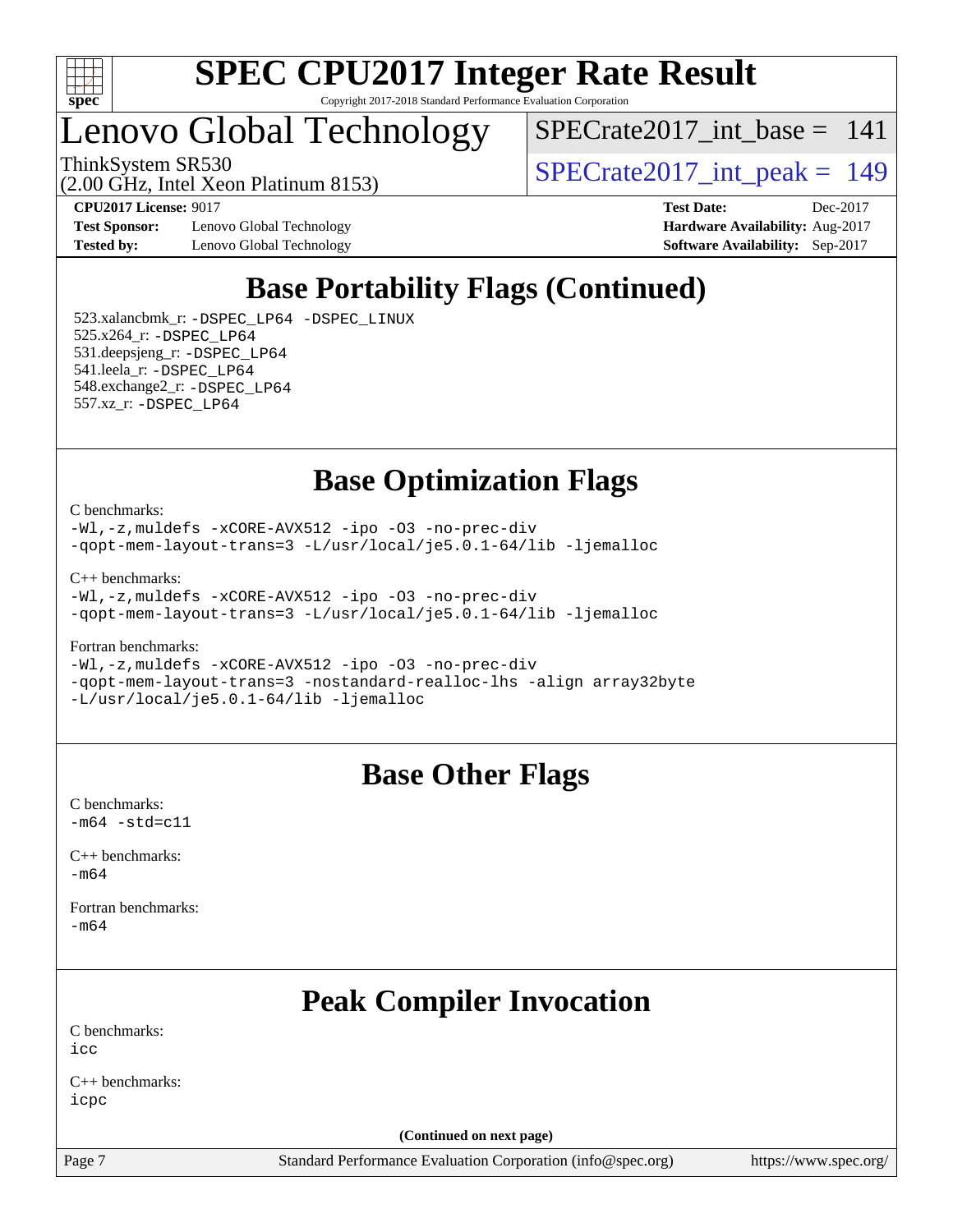

## Lenovo Global Technology

 $SPECrate2017\_int\_base = 141$ 

(2.00 GHz, Intel Xeon Platinum 8153)

ThinkSystem SR530<br>  $\overline{SPECrate2017\_int\_peak} = 149$ 

**[Test Sponsor:](http://www.spec.org/auto/cpu2017/Docs/result-fields.html#TestSponsor)** Lenovo Global Technology **[Hardware Availability:](http://www.spec.org/auto/cpu2017/Docs/result-fields.html#HardwareAvailability)** Aug-2017 **[Tested by:](http://www.spec.org/auto/cpu2017/Docs/result-fields.html#Testedby)** Lenovo Global Technology **[Software Availability:](http://www.spec.org/auto/cpu2017/Docs/result-fields.html#SoftwareAvailability)** Sep-2017

**[CPU2017 License:](http://www.spec.org/auto/cpu2017/Docs/result-fields.html#CPU2017License)** 9017 **[Test Date:](http://www.spec.org/auto/cpu2017/Docs/result-fields.html#TestDate)** Dec-2017

## **[Peak Compiler Invocation \(Continued\)](http://www.spec.org/auto/cpu2017/Docs/result-fields.html#PeakCompilerInvocation)**

[Fortran benchmarks](http://www.spec.org/auto/cpu2017/Docs/result-fields.html#Fortranbenchmarks): [ifort](http://www.spec.org/cpu2017/results/res2017q4/cpu2017-20171212-01626.flags.html#user_FCpeak_intel_ifort_18.0_8111460550e3ca792625aed983ce982f94888b8b503583aa7ba2b8303487b4d8a21a13e7191a45c5fd58ff318f48f9492884d4413fa793fd88dd292cad7027ca)

## **[Peak Portability Flags](http://www.spec.org/auto/cpu2017/Docs/result-fields.html#PeakPortabilityFlags)**

 500.perlbench\_r: [-DSPEC\\_LP64](http://www.spec.org/cpu2017/results/res2017q4/cpu2017-20171212-01626.flags.html#b500.perlbench_r_peakPORTABILITY_DSPEC_LP64) [-DSPEC\\_LINUX\\_X64](http://www.spec.org/cpu2017/results/res2017q4/cpu2017-20171212-01626.flags.html#b500.perlbench_r_peakCPORTABILITY_DSPEC_LINUX_X64) 502.gcc\_r: [-D\\_FILE\\_OFFSET\\_BITS=64](http://www.spec.org/cpu2017/results/res2017q4/cpu2017-20171212-01626.flags.html#user_peakPORTABILITY502_gcc_r_file_offset_bits_64_5ae949a99b284ddf4e95728d47cb0843d81b2eb0e18bdfe74bbf0f61d0b064f4bda2f10ea5eb90e1dcab0e84dbc592acfc5018bc955c18609f94ddb8d550002c) 505.mcf\_r: [-DSPEC\\_LP64](http://www.spec.org/cpu2017/results/res2017q4/cpu2017-20171212-01626.flags.html#suite_peakPORTABILITY505_mcf_r_DSPEC_LP64) 520.omnetpp\_r: [-DSPEC\\_LP64](http://www.spec.org/cpu2017/results/res2017q4/cpu2017-20171212-01626.flags.html#suite_peakPORTABILITY520_omnetpp_r_DSPEC_LP64) 523.xalancbmk\_r: [-D\\_FILE\\_OFFSET\\_BITS=64](http://www.spec.org/cpu2017/results/res2017q4/cpu2017-20171212-01626.flags.html#user_peakPORTABILITY523_xalancbmk_r_file_offset_bits_64_5ae949a99b284ddf4e95728d47cb0843d81b2eb0e18bdfe74bbf0f61d0b064f4bda2f10ea5eb90e1dcab0e84dbc592acfc5018bc955c18609f94ddb8d550002c) [-DSPEC\\_LINUX](http://www.spec.org/cpu2017/results/res2017q4/cpu2017-20171212-01626.flags.html#b523.xalancbmk_r_peakCXXPORTABILITY_DSPEC_LINUX) 525.x264\_r: [-DSPEC\\_LP64](http://www.spec.org/cpu2017/results/res2017q4/cpu2017-20171212-01626.flags.html#suite_peakPORTABILITY525_x264_r_DSPEC_LP64) 531.deepsjeng\_r: [-DSPEC\\_LP64](http://www.spec.org/cpu2017/results/res2017q4/cpu2017-20171212-01626.flags.html#suite_peakPORTABILITY531_deepsjeng_r_DSPEC_LP64) 541.leela\_r: [-DSPEC\\_LP64](http://www.spec.org/cpu2017/results/res2017q4/cpu2017-20171212-01626.flags.html#suite_peakPORTABILITY541_leela_r_DSPEC_LP64) 548.exchange2\_r: [-DSPEC\\_LP64](http://www.spec.org/cpu2017/results/res2017q4/cpu2017-20171212-01626.flags.html#suite_peakPORTABILITY548_exchange2_r_DSPEC_LP64) 557.xz\_r: [-DSPEC\\_LP64](http://www.spec.org/cpu2017/results/res2017q4/cpu2017-20171212-01626.flags.html#suite_peakPORTABILITY557_xz_r_DSPEC_LP64)

## **[Peak Optimization Flags](http://www.spec.org/auto/cpu2017/Docs/result-fields.html#PeakOptimizationFlags)**

[C benchmarks](http://www.spec.org/auto/cpu2017/Docs/result-fields.html#Cbenchmarks):

```
 500.perlbench_r: -Wl,-z,muldefs -prof-gen(pass 1) -prof-use(pass 2) -ipo
-xCORE-AVX512 -O3 -no-prec-div -qopt-mem-layout-trans=3
-fno-strict-overflow -L/usr/local/je5.0.1-64/lib
-ljemalloc
 502.gcc_r: -L/opt/intel/compilers_and_libraries_2018/linux/lib/ia32
-Wl,-z,muldefs -prof-gen(pass 1) -prof-use(pass 2) -ipo
-xCORE-AVX512 -O3 -no-prec-div -qopt-mem-layout-trans=3
-L/usr/local/je5.0.1-32/lib -ljemalloc
 505.mcf_r: -Wl,-z,muldefs -xCORE-AVX512 -ipo -O3 -no-prec-div
-qopt-mem-layout-trans=3 -L/usr/local/je5.0.1-64/lib
-ljemalloc
 525.x264_r: -Wl,-z,muldefs -xCORE-AVX512 -ipo -O3 -no-prec-div
-qopt-mem-layout-trans=3 -fno-alias
-L/usr/local/je5.0.1-64/lib -ljemalloc
 557.xz_r: Same as 505.mcf_r
```
**(Continued on next page)**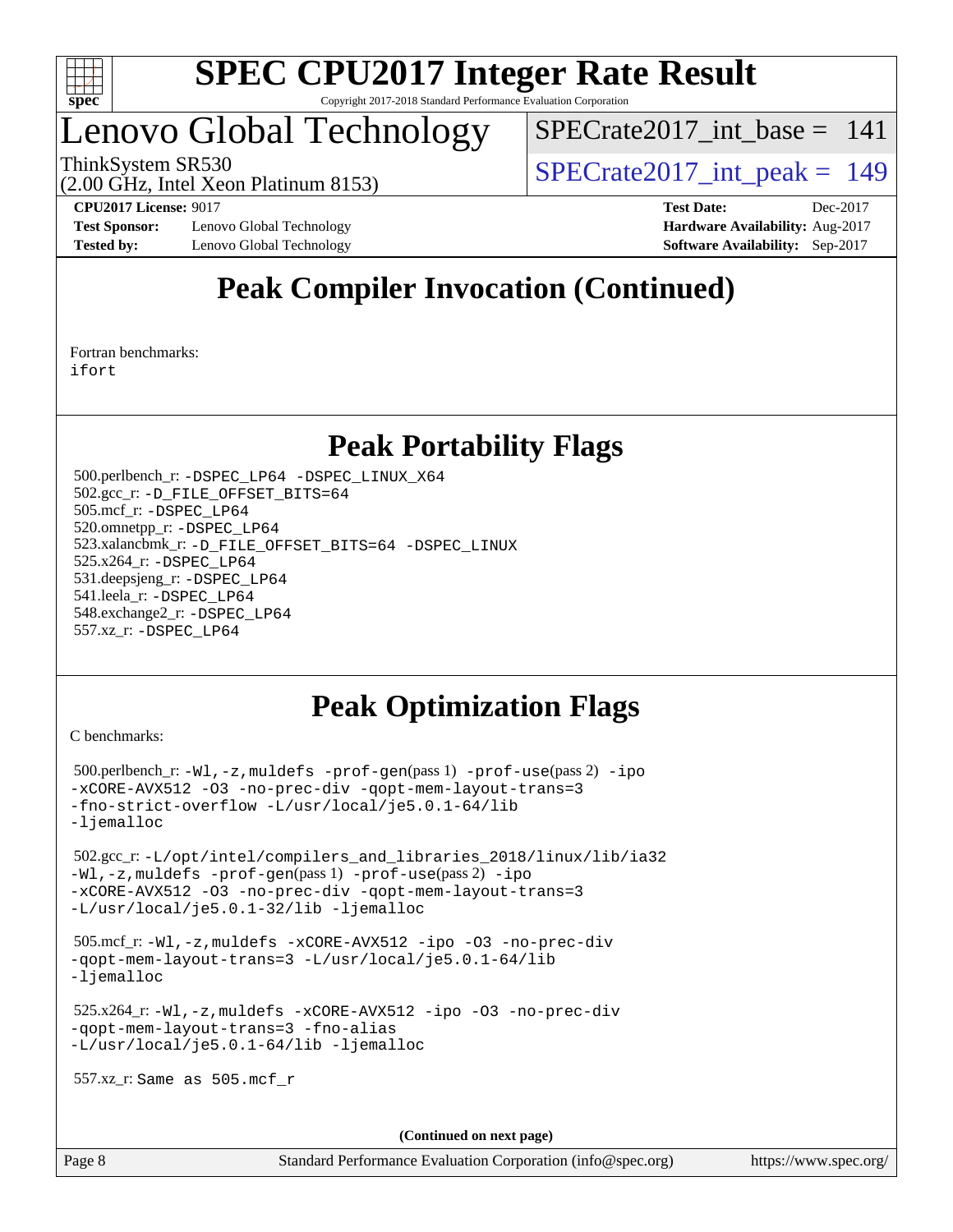

## Lenovo Global Technology

 $SPECrate2017\_int\_base = 141$ 

(2.00 GHz, Intel Xeon Platinum 8153)

ThinkSystem SR530<br>  $\overline{SPECrate2017\_int\_peak} = 149$ 

**[Test Sponsor:](http://www.spec.org/auto/cpu2017/Docs/result-fields.html#TestSponsor)** Lenovo Global Technology **[Hardware Availability:](http://www.spec.org/auto/cpu2017/Docs/result-fields.html#HardwareAvailability)** Aug-2017 **[Tested by:](http://www.spec.org/auto/cpu2017/Docs/result-fields.html#Testedby)** Lenovo Global Technology **[Software Availability:](http://www.spec.org/auto/cpu2017/Docs/result-fields.html#SoftwareAvailability)** Sep-2017

**[CPU2017 License:](http://www.spec.org/auto/cpu2017/Docs/result-fields.html#CPU2017License)** 9017 **[Test Date:](http://www.spec.org/auto/cpu2017/Docs/result-fields.html#TestDate)** Dec-2017

## **[Peak Optimization Flags \(Continued\)](http://www.spec.org/auto/cpu2017/Docs/result-fields.html#PeakOptimizationFlags)**

[C++ benchmarks:](http://www.spec.org/auto/cpu2017/Docs/result-fields.html#CXXbenchmarks)

 520.omnetpp\_r: [-Wl,-z,muldefs](http://www.spec.org/cpu2017/results/res2017q4/cpu2017-20171212-01626.flags.html#user_peakEXTRA_LDFLAGS520_omnetpp_r_link_force_multiple1_b4cbdb97b34bdee9ceefcfe54f4c8ea74255f0b02a4b23e853cdb0e18eb4525ac79b5a88067c842dd0ee6996c24547a27a4b99331201badda8798ef8a743f577) [-prof-gen](http://www.spec.org/cpu2017/results/res2017q4/cpu2017-20171212-01626.flags.html#user_peakPASS1_CXXFLAGSPASS1_LDFLAGS520_omnetpp_r_prof_gen_5aa4926d6013ddb2a31985c654b3eb18169fc0c6952a63635c234f711e6e63dd76e94ad52365559451ec499a2cdb89e4dc58ba4c67ef54ca681ffbe1461d6b36)(pass 1) [-prof-use](http://www.spec.org/cpu2017/results/res2017q4/cpu2017-20171212-01626.flags.html#user_peakPASS2_CXXFLAGSPASS2_LDFLAGS520_omnetpp_r_prof_use_1a21ceae95f36a2b53c25747139a6c16ca95bd9def2a207b4f0849963b97e94f5260e30a0c64f4bb623698870e679ca08317ef8150905d41bd88c6f78df73f19)(pass 2) [-ipo](http://www.spec.org/cpu2017/results/res2017q4/cpu2017-20171212-01626.flags.html#user_peakPASS1_CXXOPTIMIZEPASS2_CXXOPTIMIZE520_omnetpp_r_f-ipo) [-xCORE-AVX512](http://www.spec.org/cpu2017/results/res2017q4/cpu2017-20171212-01626.flags.html#user_peakPASS2_CXXOPTIMIZE520_omnetpp_r_f-xCORE-AVX512) [-O3](http://www.spec.org/cpu2017/results/res2017q4/cpu2017-20171212-01626.flags.html#user_peakPASS1_CXXOPTIMIZEPASS2_CXXOPTIMIZE520_omnetpp_r_f-O3) [-no-prec-div](http://www.spec.org/cpu2017/results/res2017q4/cpu2017-20171212-01626.flags.html#user_peakPASS1_CXXOPTIMIZEPASS2_CXXOPTIMIZE520_omnetpp_r_f-no-prec-div) [-qopt-mem-layout-trans=3](http://www.spec.org/cpu2017/results/res2017q4/cpu2017-20171212-01626.flags.html#user_peakPASS1_CXXOPTIMIZEPASS2_CXXOPTIMIZE520_omnetpp_r_f-qopt-mem-layout-trans_de80db37974c74b1f0e20d883f0b675c88c3b01e9d123adea9b28688d64333345fb62bc4a798493513fdb68f60282f9a726aa07f478b2f7113531aecce732043) [-L/usr/local/je5.0.1-64/lib](http://www.spec.org/cpu2017/results/res2017q4/cpu2017-20171212-01626.flags.html#user_peakEXTRA_LIBS520_omnetpp_r_jemalloc_link_path64_4b10a636b7bce113509b17f3bd0d6226c5fb2346b9178c2d0232c14f04ab830f976640479e5c33dc2bcbbdad86ecfb6634cbbd4418746f06f368b512fced5394) [-ljemalloc](http://www.spec.org/cpu2017/results/res2017q4/cpu2017-20171212-01626.flags.html#user_peakEXTRA_LIBS520_omnetpp_r_jemalloc_link_lib_d1249b907c500fa1c0672f44f562e3d0f79738ae9e3c4a9c376d49f265a04b9c99b167ecedbf6711b3085be911c67ff61f150a17b3472be731631ba4d0471706)

 523.xalancbmk\_r: [-L/opt/intel/compilers\\_and\\_libraries\\_2018/linux/lib/ia32](http://www.spec.org/cpu2017/results/res2017q4/cpu2017-20171212-01626.flags.html#user_peakCXXLD523_xalancbmk_r_Enable-32bit-runtime_af243bdb1d79e4c7a4f720bf8275e627de2ecd461de63307bc14cef0633fde3cd7bb2facb32dcc8be9566045fb55d40ce2b72b725f73827aa7833441b71b9343) [-Wl,-z,muldefs](http://www.spec.org/cpu2017/results/res2017q4/cpu2017-20171212-01626.flags.html#user_peakEXTRA_LDFLAGS523_xalancbmk_r_link_force_multiple1_b4cbdb97b34bdee9ceefcfe54f4c8ea74255f0b02a4b23e853cdb0e18eb4525ac79b5a88067c842dd0ee6996c24547a27a4b99331201badda8798ef8a743f577) [-prof-gen](http://www.spec.org/cpu2017/results/res2017q4/cpu2017-20171212-01626.flags.html#user_peakPASS1_CXXFLAGSPASS1_LDFLAGS523_xalancbmk_r_prof_gen_5aa4926d6013ddb2a31985c654b3eb18169fc0c6952a63635c234f711e6e63dd76e94ad52365559451ec499a2cdb89e4dc58ba4c67ef54ca681ffbe1461d6b36)(pass 1) [-prof-use](http://www.spec.org/cpu2017/results/res2017q4/cpu2017-20171212-01626.flags.html#user_peakPASS2_CXXFLAGSPASS2_LDFLAGS523_xalancbmk_r_prof_use_1a21ceae95f36a2b53c25747139a6c16ca95bd9def2a207b4f0849963b97e94f5260e30a0c64f4bb623698870e679ca08317ef8150905d41bd88c6f78df73f19)(pass 2) [-ipo](http://www.spec.org/cpu2017/results/res2017q4/cpu2017-20171212-01626.flags.html#user_peakPASS1_CXXOPTIMIZEPASS2_CXXOPTIMIZE523_xalancbmk_r_f-ipo) [-xCORE-AVX512](http://www.spec.org/cpu2017/results/res2017q4/cpu2017-20171212-01626.flags.html#user_peakPASS2_CXXOPTIMIZE523_xalancbmk_r_f-xCORE-AVX512) [-O3](http://www.spec.org/cpu2017/results/res2017q4/cpu2017-20171212-01626.flags.html#user_peakPASS1_CXXOPTIMIZEPASS2_CXXOPTIMIZE523_xalancbmk_r_f-O3) [-no-prec-div](http://www.spec.org/cpu2017/results/res2017q4/cpu2017-20171212-01626.flags.html#user_peakPASS1_CXXOPTIMIZEPASS2_CXXOPTIMIZE523_xalancbmk_r_f-no-prec-div) [-qopt-mem-layout-trans=3](http://www.spec.org/cpu2017/results/res2017q4/cpu2017-20171212-01626.flags.html#user_peakPASS1_CXXOPTIMIZEPASS2_CXXOPTIMIZE523_xalancbmk_r_f-qopt-mem-layout-trans_de80db37974c74b1f0e20d883f0b675c88c3b01e9d123adea9b28688d64333345fb62bc4a798493513fdb68f60282f9a726aa07f478b2f7113531aecce732043) [-L/usr/local/je5.0.1-32/lib](http://www.spec.org/cpu2017/results/res2017q4/cpu2017-20171212-01626.flags.html#user_peakEXTRA_LIBS523_xalancbmk_r_jemalloc_link_path32_e29f22e8e6c17053bbc6a0971f5a9c01a601a06bb1a59df2084b77a2fe0a2995b64fd4256feaeea39eeba3aae142e96e2b2b0a28974019c0c0c88139a84f900a) [-ljemalloc](http://www.spec.org/cpu2017/results/res2017q4/cpu2017-20171212-01626.flags.html#user_peakEXTRA_LIBS523_xalancbmk_r_jemalloc_link_lib_d1249b907c500fa1c0672f44f562e3d0f79738ae9e3c4a9c376d49f265a04b9c99b167ecedbf6711b3085be911c67ff61f150a17b3472be731631ba4d0471706)

531.deepsjeng\_r: Same as 520.omnetpp\_r

541.leela\_r: Same as 520.omnetpp\_r

[Fortran benchmarks](http://www.spec.org/auto/cpu2017/Docs/result-fields.html#Fortranbenchmarks):

```
-Wl,-z,muldefs -xCORE-AVX512 -ipo -O3 -no-prec-div
-qopt-mem-layout-trans=3 -nostandard-realloc-lhs -align array32byte
-L/usr/local/je5.0.1-64/lib -ljemalloc
```
## **[Peak Other Flags](http://www.spec.org/auto/cpu2017/Docs/result-fields.html#PeakOtherFlags)**

[C benchmarks \(except as noted below\)](http://www.spec.org/auto/cpu2017/Docs/result-fields.html#Cbenchmarksexceptasnotedbelow):  $-m64 - std= c11$  $-m64 - std= c11$ 

502.gcc\_r: [-m32](http://www.spec.org/cpu2017/results/res2017q4/cpu2017-20171212-01626.flags.html#user_peakCCLD502_gcc_r_intel_ia32_18.0_2666f1173eb60787016b673bfe1358e27016ef7649ea4884b7bc6187fd89dc221d14632e22638cde1c647a518de97358ab15d4ad098ee4e19a8b28d0c25e14bf) [-std=c11](http://www.spec.org/cpu2017/results/res2017q4/cpu2017-20171212-01626.flags.html#user_peakCCLD502_gcc_r_intel_compiler_c11_mode_0e1c27790398a4642dfca32ffe6c27b5796f9c2d2676156f2e42c9c44eaad0c049b1cdb667a270c34d979996257aeb8fc440bfb01818dbc9357bd9d174cb8524)

[C++ benchmarks \(except as noted below\):](http://www.spec.org/auto/cpu2017/Docs/result-fields.html#CXXbenchmarksexceptasnotedbelow) [-m64](http://www.spec.org/cpu2017/results/res2017q4/cpu2017-20171212-01626.flags.html#user_CXXpeak_intel_intel64_18.0_af43caccfc8ded86e7699f2159af6efc7655f51387b94da716254467f3c01020a5059329e2569e4053f409e7c9202a7efc638f7a6d1ffb3f52dea4a3e31d82ab)

523.xalancbmk\_r: [-m32](http://www.spec.org/cpu2017/results/res2017q4/cpu2017-20171212-01626.flags.html#user_peakCXXLD523_xalancbmk_r_intel_ia32_18.0_2666f1173eb60787016b673bfe1358e27016ef7649ea4884b7bc6187fd89dc221d14632e22638cde1c647a518de97358ab15d4ad098ee4e19a8b28d0c25e14bf)

[Fortran benchmarks](http://www.spec.org/auto/cpu2017/Docs/result-fields.html#Fortranbenchmarks): [-m64](http://www.spec.org/cpu2017/results/res2017q4/cpu2017-20171212-01626.flags.html#user_FCpeak_intel_intel64_18.0_af43caccfc8ded86e7699f2159af6efc7655f51387b94da716254467f3c01020a5059329e2569e4053f409e7c9202a7efc638f7a6d1ffb3f52dea4a3e31d82ab)

The flags files that were used to format this result can be browsed at

<http://www.spec.org/cpu2017/flags/Intel-ic18.0-official-linux64.html>

<http://www.spec.org/cpu2017/flags/Lenovo-Platform-SPECcpu2017-Flags-V1.2-SKL-A.html>

You can also download the XML flags sources by saving the following links:

<http://www.spec.org/cpu2017/flags/Intel-ic18.0-official-linux64.xml> <http://www.spec.org/cpu2017/flags/Lenovo-Platform-SPECcpu2017-Flags-V1.2-SKL-A.xml>